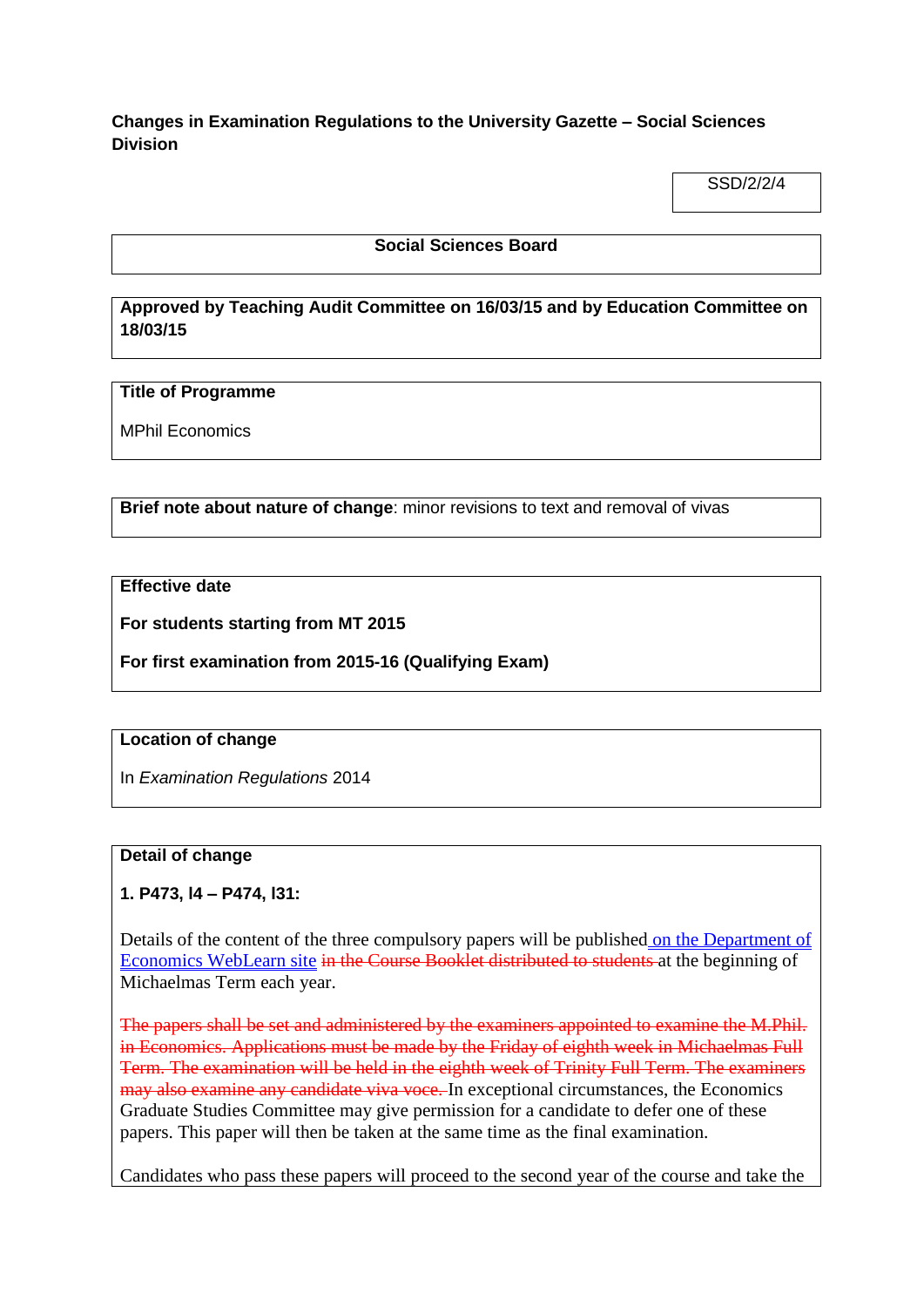Final Examination at the end of the second year. Candidates who fail only one out of the three papers may, by permission of the Economics Graduate Studies Committee, proceed to the second year of the course and resit the one failed paper at the same time as the final examination. Otherwise, candidates who fail the first-year examination will be permitted to resit all three papers at the end of their second year but will not be permitted to enter the final examination at that time. If they then pass the three compulsory papers, they will be permitted to proceed with the course and enter the final examination at the end of their third year. In exceptional cases, the Economics Graduate Studies Committee may permit the deferral of resitting one of the three papers at the end of the second year until the final examination. No candidate will be permitted to resit any of the compulsory papers more than once.

## *Final Examination*

No candidate shall enter the final examination unless he or she has already passed the three compulsory papers in the first-year examinations, save that the Economics Graduate Studies Committee may permit any candidate who has failed one of the compulsory papers to resit that paper at the same time as the final examination.

All candidates must offer five second year papers and submit a thesis.

Candidates must take at least one starred (**\***) paper (advanced core subject) and at least one non-starred paper (field subject).

Candidates must deliver two copies of the thesis (clearly marked with the candidate's name, college, and the words 'M.Phil in Economics' and accompanied by a statement signed by the candidate that it is the candidate's own work except where otherwise indicated) to the Examination Schools, High Street, Oxford OX1 4BG, by noon on Wednesday in the third week of Trinity Full Term in which the final examination is to be taken. Successful candidates will have one copy of their thesis deposited in the Economics Library by the Department at the end of the examination.

**The Examiners may also examine any candidate viva voce.**

# **Second year papers for the M.Phil. in Economics**

Second year papers may be offered from the following list:

1. Advanced Macroeconomics 1**\***

2. Advanced Macroeconomics 2**\***

- 3. Advanced Microeconomics 1**\***
- 4. Advanced Microeconomics 2**\***
- 5. Advanced Econometrics 1**\***
- 6. Advanced Econometrics 2**\***